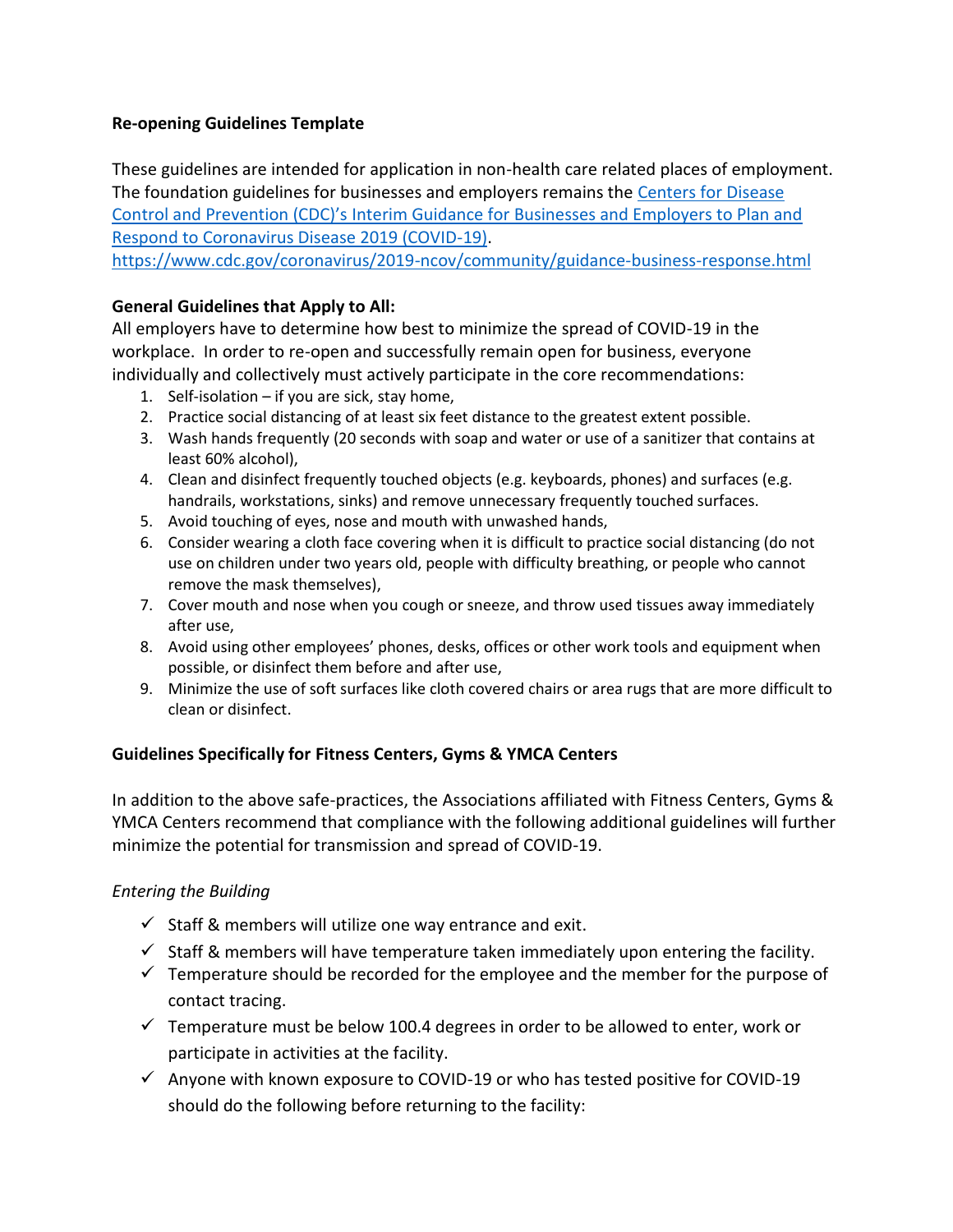- a. Inform supervisor of the facility of your symptoms.
- b. Contact your healthcare provider immediately and get screened to be tested for COVID-19. Keep track of your symptoms.
- c. Self-isolate at home. When you are without fever for at least 72 hours without the use of medication & all other symptoms have improved and at least 10 days have passed since your symptoms first appeared, then seek testing for a negative result from a COVID-19 test or a written statement of good health from a doctor.
- d. If positive, complete the isolation steps above and be re-tested before returning to facility.

# *Staffing*

Staff will:

- $\checkmark$  Receive training prior to coming back to work on new procedures & protocols ;
- $\checkmark$  Be strongly encouraged to wear masks and gloves at all times as provisions are available and supplied by the facility.
- $\checkmark$  Know facility capacity restrictions and how to monitor; and
- $\checkmark$  No employees will share offices or be in enclosed spaces within 6 feet of each other.
- $\checkmark$  Implement Strategic scheduling to assist with monitoring members & sanitizing equipment.
- $\checkmark$  A strict stay at home policy for any employee or member exhibiting symptoms and a reporting process for confirmed and/or potential COVID-19 infection implemented.

# *Social Distancing*

- $\checkmark$  Gym capacity limited to a certain number of people, 5 people (staff and members) per 1,000 square feet or 20% capacity (whichever is less).
- $\checkmark$  Social distancing signage and floor markers put in place for traffic flow, maintaining 6 feet of distance in all gym activities, and roping off of disabled equipment.
- $\checkmark$  Best practice for group exercise classes is to designate a 10x10' area for each member and limiting movement and interaction outside of that area during class.
- $\checkmark$  Limiting class size (even if space permits more) to 10 participants to decrease the number of people congregating before and after class, regardless of building size. Or 5 people per 1,000 sq ft of space, whichever is less.
- $\checkmark$  No contact training and no equipment sharing training sessions;
- $\checkmark$  Workout duration should be adjusted to accommodate time before and after to disinfect the equipment.
- $\checkmark$  Schedules should be adjusted as to minimize traffic and congestion before and after class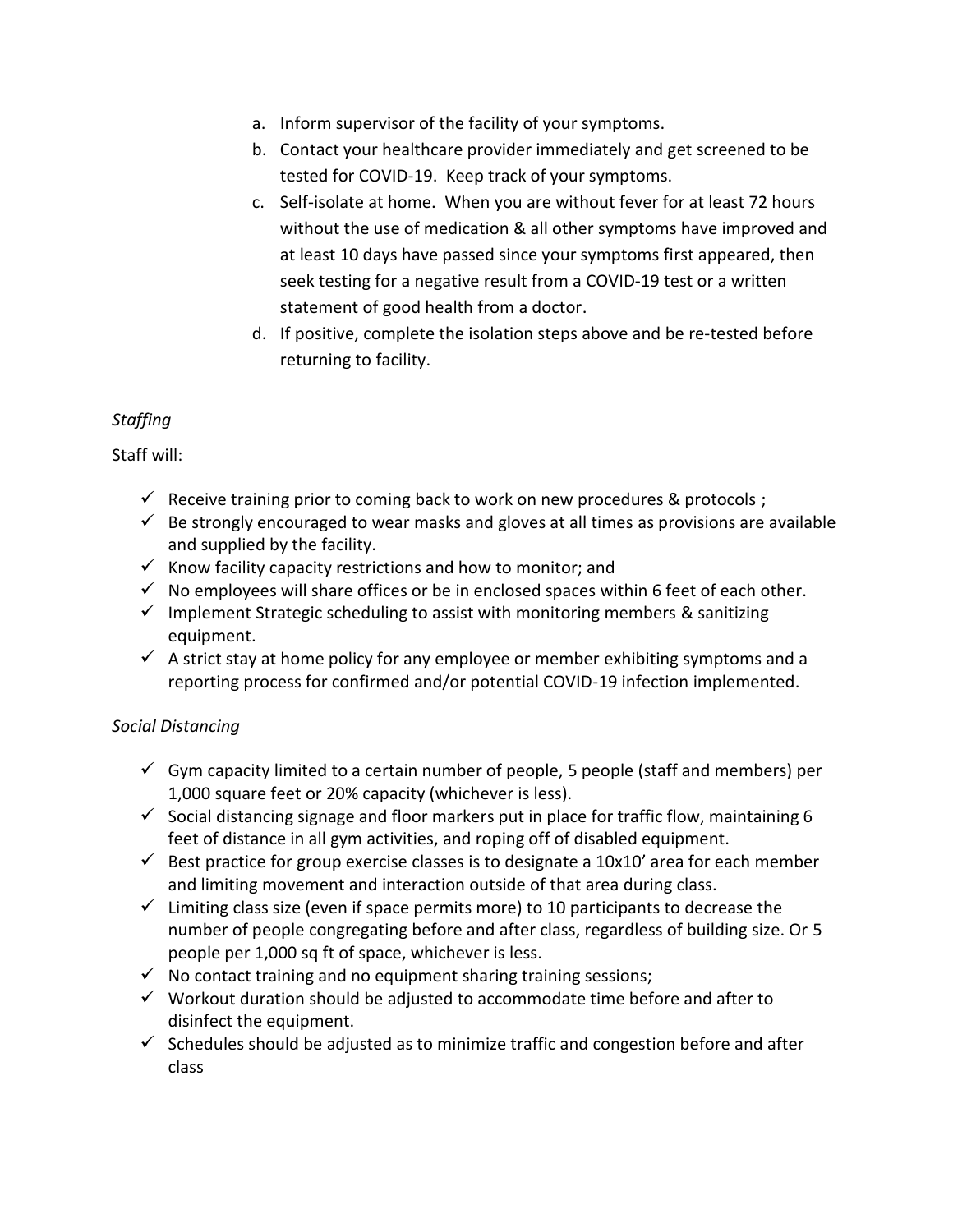## *Enhanced Cleaning & Sanitation Protocols*

- $\checkmark$  Medical-grade cleaning products and hand sanitizers available throughout facility, and:
	- o Require hand washing before and after workout;
	- o Increase disinfectant stations with hand sanitizer available in lobby and throughout the facility whenever provisions are available; and
	- $\circ$  Pre-use and post-use wipe down protocol on all equipment, including office equipment and body comp scanners, as well as updating member processes to educate on cleaning and sanitation.
- $\checkmark$  Detailed in-depth and frequent cleaning checklist:
	- $\circ$  Full facility will be cleaned thoroughly a minimum of every 2 hours with medicalgrade product, including equipment and all surfaces during open facility hours; and
	- o Bathrooms cleaned every hour during open facility hours.
- $\checkmark$  Water fountains for refilling water bottles only.
- $\checkmark$  No equipment sharing will be allowed.

*Restrictive Use of Facilities* (at this time of re-opening it is strongly suggested to prohibit the following activities):

- No basketball (no pick up, shoot around or team play).
- No pickleball or racquetball (no pick up, reserved play, or scheduled programming)
- Locker rooms will be open, but showers will not be available. Social distancing will be required.
- No towel service members may bring & leave with their own towels.
- Coffee & other refreshments will not be available at this time.
- Water fountains are for use ONLY to fill water bottles, no drinking directly from the fountain.
- No use of saunas or steam rooms, as a minimum safe distance of 6 feet cannot be maintained.
- Only every other piece of cardio equipment will be available for use.
- Members must disinfect equipment before and after use.
- Pools will have additional guidelines under separate cover.

In efforts to stay healthy and help stop the spread of COVID-19 and other illnesses, we encourage everyone to follow the 3 C's.

 $\checkmark$  COVER – cough (or sneeze) into the crook of your elbow or into a tissue that is immediately thrown away